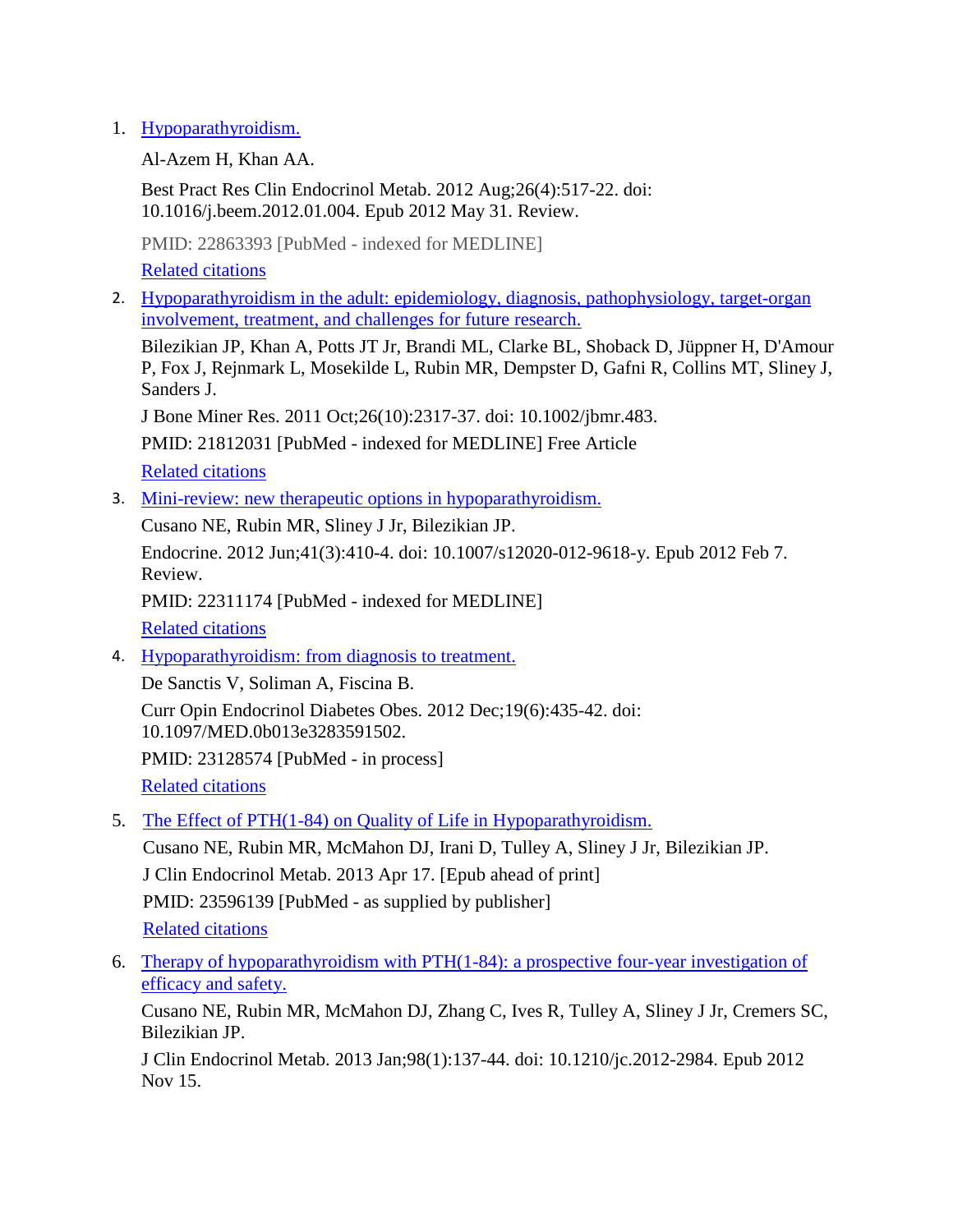PMID: 23162103 [PubMed - indexed for MEDLINE] [Related citations](http://www.ncbi.nlm.nih.gov/pubmed?linkname=pubmed_pubmed&from_uid=23162103)

7. [PTH replacement therapy of hypoparathyroidism.](http://www.ncbi.nlm.nih.gov/pubmed/23184178) Rejnmark L, Sikjaer T, Underbjerg L, Mosekilde L. Osteoporos Int. 2013 May;24(5):1529-36. doi: 10.1007/s00198-012-2230-4. Epub 2012 Nov 27. PMID: 23184178 [PubMed - in process]

[Related citations](http://www.ncbi.nlm.nih.gov/pubmed?linkname=pubmed_pubmed&from_uid=23184178)

8. [PTH treatment in hypoparathyroidism.](http://www.ncbi.nlm.nih.gov/pubmed/21524246)

Sikjaer T, Rejnmark L, Mosekilde L. Curr Drug Saf. 2011 Apr;6(2):89-99. Review. PMID: 21524246 [PubMed - indexed for MEDLINE] [Related citations](http://www.ncbi.nlm.nih.gov/pubmed?linkname=pubmed_pubmed&from_uid=21524246)

9. Daily parathyroid hormone 1-34 replacement therapy for hypoparathyroidism induces [marked changes in bone turnover and structure.](http://www.ncbi.nlm.nih.gov/pubmed/22492501)

Gafni RI, Brahim JS, Andreopoulou P, Bhattacharyya N, Kelly MH, Brillante BA, Reynolds JC, Zhou H, Dempster DW, Collins MT.

J Bone Miner Res. 2012 Aug;27(8):1811-20. doi: 10.1002/jbmr.1627.

PMID: 22492501 [PubMed - indexed for MEDLINE]

[Related citations](http://www.ncbi.nlm.nih.gov/pubmed?linkname=pubmed_pubmed&from_uid=22492501)

10. [Long-term treatment of hypoparathyroidism: a randomized controlled study comparing](http://www.ncbi.nlm.nih.gov/pubmed/12970289)  [parathyroid hormone-\(1-34\) versus calcitriol and calcium.](http://www.ncbi.nlm.nih.gov/pubmed/12970289)

Winer KK, Ko CW, Reynolds JC, Dowdy K, Keil M, Peterson D, Gerber LH, McGarvey C, Cutler GB Jr.

J Clin Endocrinol Metab. 2003 Sep;88(9):4214-20.

PMID: 12970289 [PubMed - indexed for MEDLINE]

[Related citations](http://www.ncbi.nlm.nih.gov/pubmed?linkname=pubmed_pubmed&from_uid=12970289)

11. [A randomized, cross-over trial of once-daily versus twice-daily parathyroid hormone 1-34 in](http://www.ncbi.nlm.nih.gov/pubmed/9768650)  [treatment of hypoparathyroidism.](http://www.ncbi.nlm.nih.gov/pubmed/9768650)

Winer KK, Yanovski JA, Sarani B, Cutler GB Jr.

J Clin Endocrinol Metab. 1998 Oct;83(10):3480-6.

PMID: 9768650 [PubMed - indexed for MEDLINE]

[Related citations](http://www.ncbi.nlm.nih.gov/pubmed?linkname=pubmed_pubmed&from_uid=9768650)

12. [Synthetic human parathyroid hormone 1-34 vs calcitriol and calcium in the treatment of](http://www.ncbi.nlm.nih.gov/pubmed/8773636)  [hypoparathyroidism.](http://www.ncbi.nlm.nih.gov/pubmed/8773636)

Winer KK, Yanovski JA, Cutler GB Jr.

JAMA. 1996 Aug 28;276(8):631-6.

PMID: 8773636 [PubMed - indexed for MEDLINE]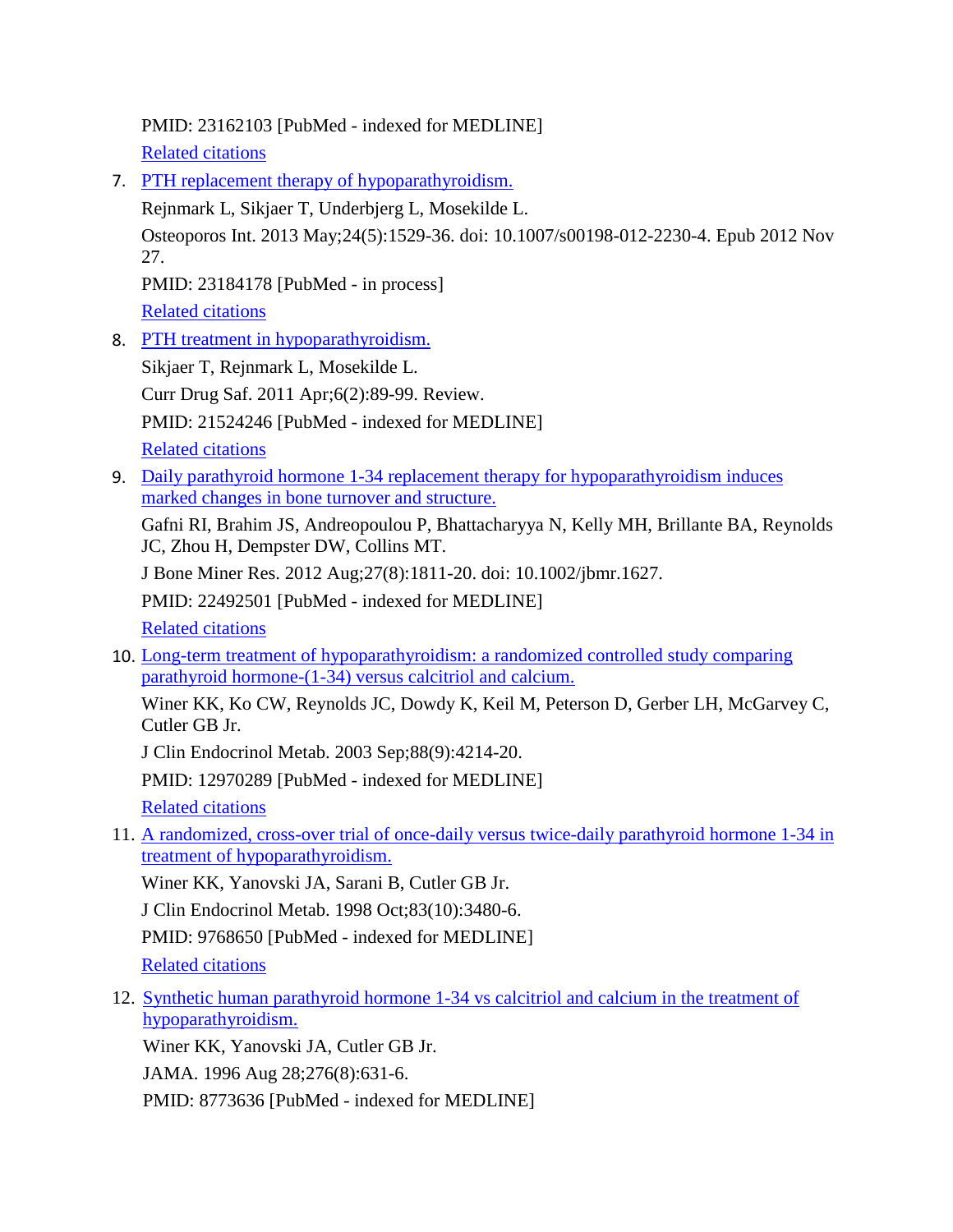[Related citations](http://www.ncbi.nlm.nih.gov/pubmed?linkname=pubmed_pubmed&from_uid=8773636)

13. [Long-term treatment of 12 children with chronic hypoparathyroidism: a randomized trial](http://www.ncbi.nlm.nih.gov/pubmed/20392870)  [comparing synthetic human parathyroid hormone 1-34 versus calcitriol and calcium.](http://www.ncbi.nlm.nih.gov/pubmed/20392870) Winer KK, Sinaii N, Reynolds J, Peterson D, Dowdy K, Cutler GB Jr. J Clin Endocrinol Metab. 2010 Jun;95(6):2680-8. doi: 10.1210/jc.2009-2464. Epub 2010 Apr 14. PMID: 20392870 [PubMed - indexed for MEDLINE] [Related citations](http://www.ncbi.nlm.nih.gov/pubmed?linkname=pubmed_pubmed&from_uid=20392870) 14. [Efficacy and safety of long term treatment of unresponsive hypoparathyroidism using](http://www.ncbi.nlm.nih.gov/pubmed/22473758)  [multipulse subcutaneous infusion of teriparatide.](http://www.ncbi.nlm.nih.gov/pubmed/22473758) Díaz-Soto G, Mora-Porta M, Nicolau J, Perea V, Halperin I, Puig-Domingo M. Horm Metab Res. 2012 Sep;44(9):708-10. doi: 10.1055/s-0032-1308971. Epub 2012 Apr 2. PMID: 22473758 [PubMed - indexed for MEDLINE]

[Related citations](http://www.ncbi.nlm.nih.gov/pubmed?linkname=pubmed_pubmed&from_uid=22473758)

15. [Hypocalcaemia after total thyroidectomy: incidence, control and treatment.](http://www.ncbi.nlm.nih.gov/pubmed/23122368)

Herranz González-Botas J, Lourido Piedrahita D.

Acta Otorrinolaringol Esp. 2013 Mar;64(2):102-107. doi: 10.1016/j.otorri.2012.09.001. Epub 2012 Oct 31. English, Spanish.

PMID: 23122368 [PubMed - as supplied by publisher] **Free Article**  [Related citations](http://www.ncbi.nlm.nih.gov/pubmed?linkname=pubmed_pubmed&from_uid=23122368)

- 16. [Risk factors of hypoparathyroidism following total thyroidectomy for thyroid cancer.](http://www.ncbi.nlm.nih.gov/pubmed/23052805) Paek SH, Lee YM, Min SY, Kim SW, Chung KW, Youn YK. World J Surg. 2013 Jan;37(1):94-101. doi: 10.1007/s00268-012-1809-4. PMID: 23052805 [PubMed - in process] [Related citations](http://www.ncbi.nlm.nih.gov/pubmed?linkname=pubmed_pubmed&from_uid=23052805)
- 17. [Long-term follow-up of patients with hypoparathyroidism.](http://www.ncbi.nlm.nih.gov/pubmed/23043192)

Mitchell DM, Regan S, Cooley MR, Lauter KB, Vrla MC, Becker CB, Burnett-Bowie SA, Mannstadt M.

J Clin Endocrinol Metab. 2012 Dec;97(12):4507-14. doi: 10.1210/jc.2012-1808. Epub 2012 Oct 5.

PMID: 23043192 [PubMed - indexed for MEDLINE]

[Related citations](http://www.ncbi.nlm.nih.gov/pubmed?linkname=pubmed_pubmed&from_uid=23043192)

18. [Patient-specific bone modelling and remodelling](http://www.ncbi.nlm.nih.gov/pubmed/22883080) simulation of hypoparathyroidism based on [human iliac crest biopsies.](http://www.ncbi.nlm.nih.gov/pubmed/22883080)

Christen P, Ito K, Müller R, Rubin MR, Dempster DW, Bilezikian JP, van Rietbergen B. J Biomech. 2012 Sep 21;45(14):2411-6. doi: 10.1016/j.jbiomech.2012.06.031. Epub 2012 Aug 9.

PMID: 22883080 [PubMed - indexed for MEDLINE]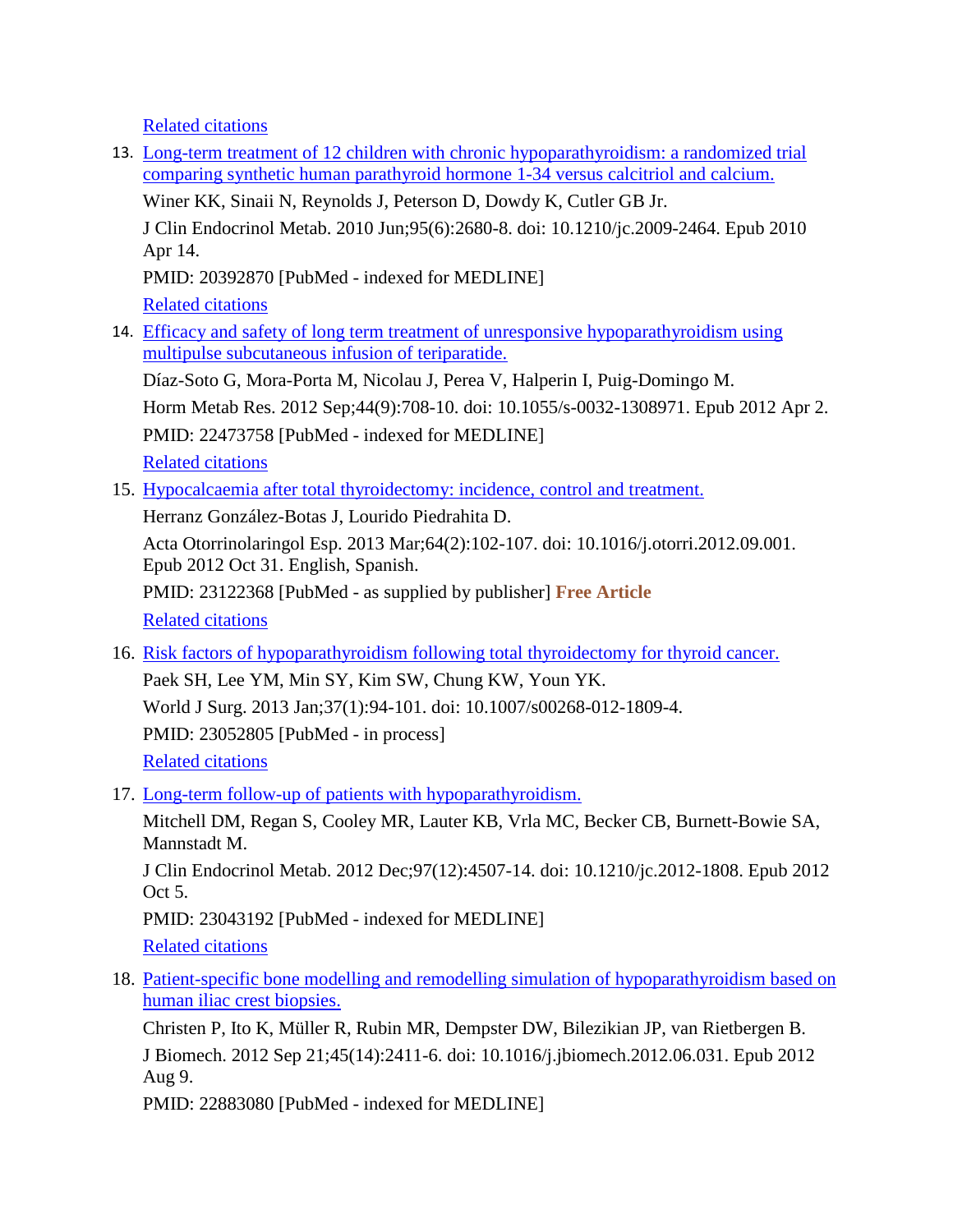[Related citations](http://www.ncbi.nlm.nih.gov/pubmed?linkname=pubmed_pubmed&from_uid=22883080)

- 19. [Outcome of protracted hypoparathyroidism after total thyroidectomy.](http://www.ncbi.nlm.nih.gov/pubmed/20730856) Sitges-Serra A, Ruiz S, Girvent M, Manjón H, Dueñas JP, Sancho JJ. Br J Surg. 2010 Nov;97(11):1687-95. doi: 10.1002/bjs.7219. PMID: 20730856 [PubMed - indexed for MEDLINE] [Related citations](http://www.ncbi.nlm.nih.gov/pubmed?linkname=pubmed_pubmed&from_uid=20730856)
- 20. [Treatment of hypocalcemia caused by hypoparathyroidism or pseudohypoparathyroidism](http://www.ncbi.nlm.nih.gov/pubmed/19236804)  [with domestic-made calcitriol: a prospective and self-controlled clinical trial.](http://www.ncbi.nlm.nih.gov/pubmed/19236804)

Wang O, Xing XP, Meng XW, Xia WB, Li M, Jiang Y, Hu YY, Liu HC. Chin Med J (Engl). 2009 Feb 5;122(3):279-83. PMID: 19236804 [PubMed - indexed for MEDLINE] Free Article [Related citations](http://www.ncbi.nlm.nih.gov/pubmed?linkname=pubmed_pubmed&from_uid=19236804)

21. [Clinical aspects of early and late hypocalcaemia afterthyroid surgery.](http://www.ncbi.nlm.nih.gov/pubmed/11034808)

Glinoer D, Andry G, Chantrain G, Samil N. Eur J Surg Oncol. 2000 Sep;26(6):571-7. PMID: 11034808 [PubMed - indexed for MEDLINE] [Related citations](http://www.ncbi.nlm.nih.gov/pubmed?linkname=pubmed_pubmed&from_uid=11034808)

22. [Parathyroid autotransplantation during thyroidectomy. Results of long-term follow-up.](http://www.ncbi.nlm.nih.gov/pubmed/8651738)

Olson JA Jr, DeBenedetti MK, Baumann DS, Wells SA Jr. Ann Surg. 1996 May;223(5):472-8; discussion 478-80. PMID: 8651738 [PubMed - indexed for MEDLINE] [Related citations](http://www.ncbi.nlm.nih.gov/pubmed?linkname=pubmed_pubmed&from_uid=8651738)

23. [Prevalence and progression of basal ganglia calcification and its pathogenic mechanism in](http://www.ncbi.nlm.nih.gov/pubmed/22288727)  [patients with idiopathic hypoparathyroidism.](http://www.ncbi.nlm.nih.gov/pubmed/22288727)

Goswami R, Sharma R, Sreenivas V, Gupta N, Ganapathy A, Das S. Clin Endocrinol (Oxf). 2012 Aug;77(2):200-6. doi: 10.1111/j.1365-2265.2012.04353.x. PMID: 22288727 [PubMed - indexed for MEDLINE] [Related citations](http://www.ncbi.nlm.nih.gov/pubmed?linkname=pubmed_pubmed&from_uid=22288727)

24. [Prevalence and significance of NALP5 autoantibodies](http://www.ncbi.nlm.nih.gov/pubmed/22278434) in patients with idiopathic [hypoparathyroidism.](http://www.ncbi.nlm.nih.gov/pubmed/22278434)

Tomar N, Kaushal E, Das M, Gupta N, Betterle C, Goswami R.

J Clin Endocrinol Metab. 2012 Apr;97(4):1219-26. doi: 10.1210/jc.2011-3093. Epub 2012 Jan 25.

PMID: 22278434 [PubMed - indexed for MEDLINE]

[Related citations](http://www.ncbi.nlm.nih.gov/pubmed?linkname=pubmed_pubmed&from_uid=22278434)

25. [Neuropsychological dysfunction in idiopathic hypoparathyroidism and its relationship with](http://www.ncbi.nlm.nih.gov/pubmed/23482593)  [intracranial calcification and serum total calcium.](http://www.ncbi.nlm.nih.gov/pubmed/23482593)